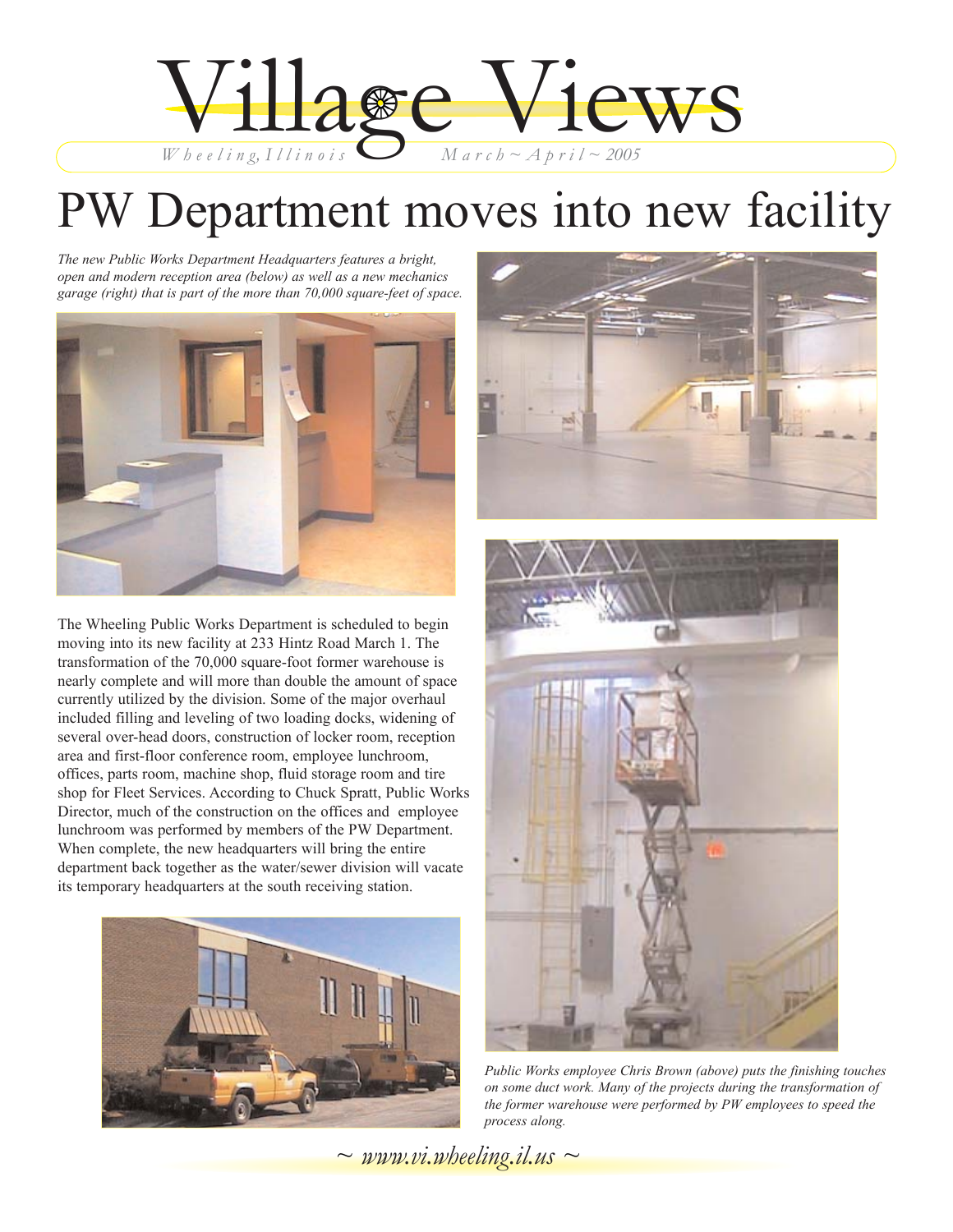### Planning Division proposes changes to zoning ordinance

The Village of Wheeling Planning Division unveils its proposed changes to the Village Zoning Ordinance and accompanying map during a public hearing at the 7 p.m. February 24 Plan Commission meeting in Council Chambers, 255 W. Dundee Road. The proposed changes range from minor regulatory changes to the creation of new mixed-use zoning districts.

According to Andrew Jennings, Village Planner, the new mixed-use zoning districts would integrate various uses such as residential, commercial and open space and be utilized in three areas within the Village. "The most prominent of the mixed-use districts would be a transit-oriented district intended to promote and jump start the development of Wheeling's Town Center," Jennings said. "Additional mixed-use districts would be located along Wolf Road between Dundee and Lake Cook Roads and along McHenry Road near Weiland Road." Another proposed major revision involves the designation of zoning districts for properties recently annexed into the Village. In most instances, the proposed zoning district matches current uses; however the proposed district along Milwaukee Avenue near the airport will promote commercial development rather than industrial.

The last major proposal involves adjusting the boundaries of the single and multi-family zones along Strong Avenue in order to encourage a consistent housing character along each block front.

Jennings added that in addition to the major changes, there were proposals for several minor regulatory changes that would be included during the hearing. "The majority of the regulatory changes involve standards and procedures in the zoning code, but two proposed changes will also have an impact on the zoning map," he said. "The two Planned Development Districts known as PD-3 and PD-4 will be consolidated into a single district called PDD and a new single family district called R-3A would be created to accommodate existing neighborhoods characterized by smaller lots." The new R-3A district affects those homes whose lot sizes do not meet

minimum lot size requirements, and therefore require a variation for any construction or additions. The proposed small-lot district would allow additions to many homes without requiring the homeowner to go through the variation process.

Other minor changes proposed include reducing the number of commercial zoning districts from five to three, introduction of bicycle parking standards, increased landscaping and buffer requirements and an adjustment to parking requirements including an increase in the requirements for multi-family developments.

Other minor changes proposed include reducing the number of commercial zoning districts from five to three, introduction of bicycle parking standards, increased landscaping and buffer requirements and an adjustment to parking requirements including an increase in the requirements for multi-family developments.

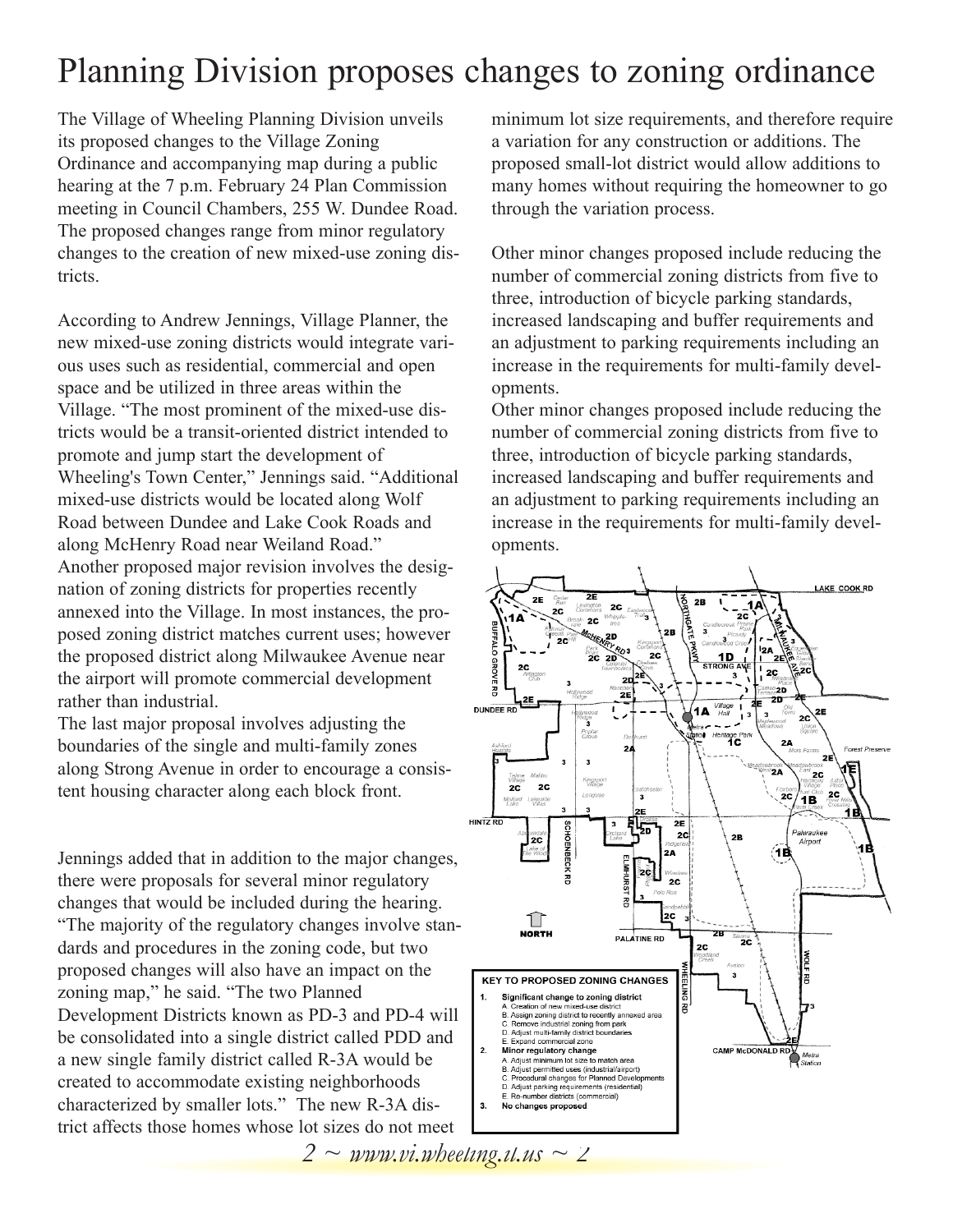# War in Iraq causes change in Village administration

The effects of the 'War on Terrorism' extended to the Wheeling government offices recently as J. Mark Rooney, Assistant Village Manager, and a lieutenant colonel in the United States Army reserve, was activated to serve an 18-month deployment in the middle east. Rooney's swift activation prompted the Village Board to authorize the execution of a contract with Miller Cooper & Company at its February 14 Board meeting for professional consulting services regarding the Assistant Village Manager's position.

Effective February 15, Kenneth M. Bonder will begin assuming the duties previously assigned to the Assistant Village Manager. Bonder is no stranger to the northwest suburbs or government management as his distinguished career included serving as both the Finance Director and Village Manager for Arlington Heights, City Manager for Prospect Heights and most recently Chief Financial Officer for the City of Palatine.

"We will certainly miss Mark and our thoughts, prayers and support go with him and his family as he serves our country in the middle east," said Greg Klatecki, Village President. "In Mark's absence, the Board felt that Ken's familiarity with the northwest suburbs combined with his almost 40-years of experience in government management would enable us to remain on schedule with all of the ongoing projects."

Bonder's first official day on the job is March 1.

## Police, Senior Services team up for safety

The Wheeling Police Department and the Pavilion Senior Center recently joined forces to provide cellular telephones to the elderly and victims of crimes that can be used to dial 911. The program provides the phones at no cost and are not affiliated with a service provider, but can be used to dial 911 as long as they are charged.

"It's a Federal Communications Commission rule that all cell phones can contact 911," said Shari Matthew Huizar, Victim Services Coordinator for the Police Department. "We have collected more than 100 old phones over the past few years for use in the program and they are now available for distribution; I will reiterate that the phones can only dial 911."



The Police Department initially began the program to help crime victims call police if they encountered the person who committed the crime against them. The program was expanded to help senior citizens who might live alone without an ability to contact emergency services.

Nancy Janssen, Pavilion Senior Center Director, was pleased that the police department included the senior center in the program.

"I think it's an excellent idea, especially for the frail and isolated in their own home who have no access to a lifeline button or portable phone. They can have the

> phone with them wherever they go in their homes." Janssen indicated that the phones would also be available to Wheeling seniors who might drive for a weekend getaway or take other trips. "I think it will serve a multitude of populations, including low-income individuals or seniors who don't have cell phones."

Applications for seniors are available at the Pavilion. Seniors must be at least 55 and have no availability to a cell phone. Victims of crime

can apply for a phone with the police department. Huizar said the department is still collecting old cell phones at the main police station, 255 W. Dundee Road.

*3 ~ www.vi.wheeling.il.us ~ 3*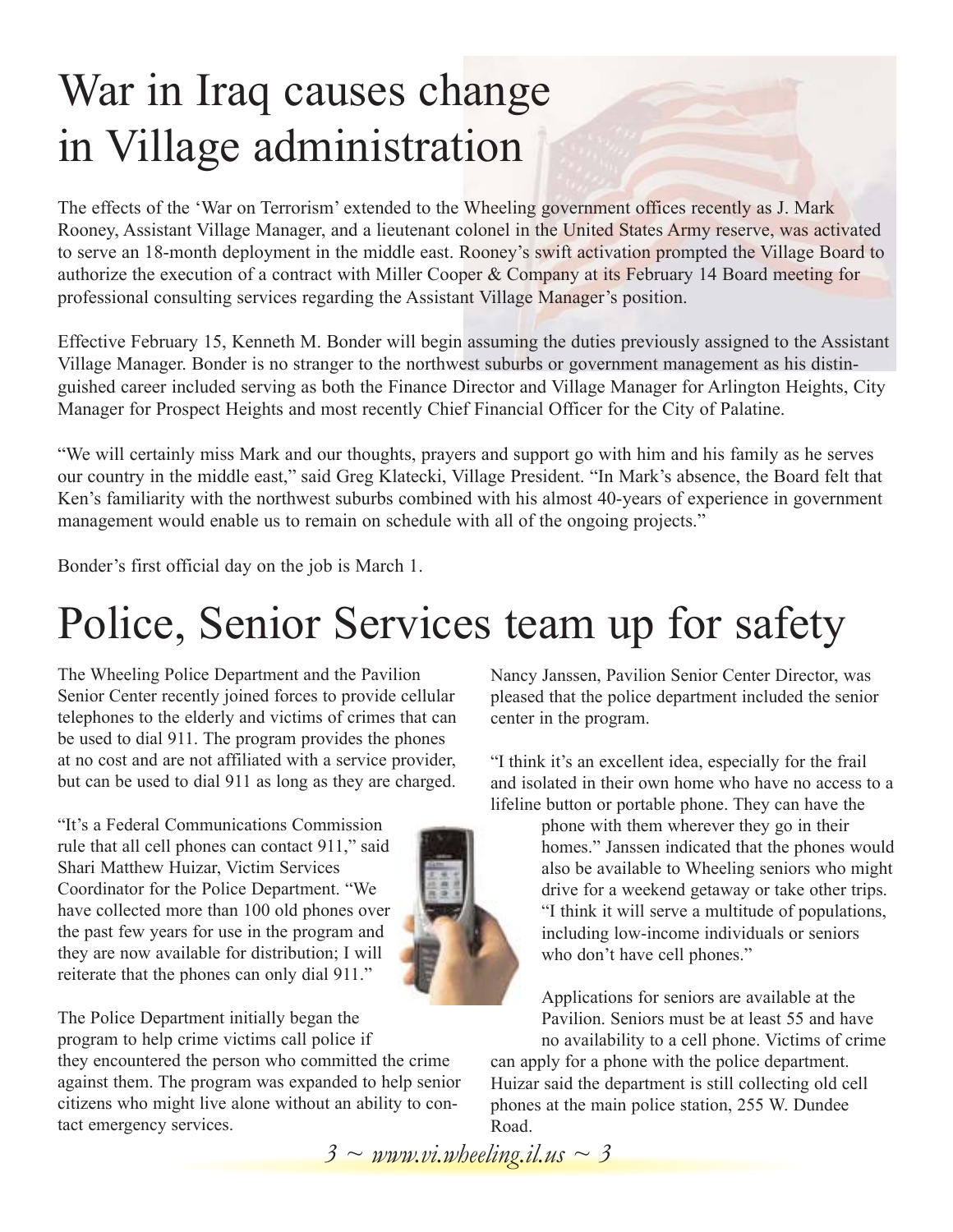# Palatine Road construction guarantees headaches, detours

*IDOT states work will begin in May and last several months*

Portions of Palatine Road between the Des Plaines River and Rand Road will be reduced to one lane each way, with occasional stoppages beginning May. The \$21.7 million resurfacing project is scheduled to be complete before December, 2005. Although the end result will be a smooth asphalt surface for the much-traveled thoroughfare, the project itself is expected to create major traffic snarls.

The alterations begin in May with the demolition and replacement of the bridge over Route 83 which will completely close 83 for at least one month. The construction on the bridge will render Palatine Road to one-lane each way and will compete with traffic on Palatine Road that will be crossing Route 83 since there will not be a bridge. The bridge over Milwaukee Avenue, also slated for replacement, will cause a similar scenario, but Milwaukee Road will never fully close.

Officials also expect major delays and exasperated motorists on Schoenbeck, Wheeling and Wolf roads where they cross Palatine. The only good news revolves around the fact is that no work is currently scheduled on alternative roads such as Dundee, Hintz and Camp McDonald. However, farther south will be impacted, as Central Road will have daily closures as crews resurface it between Arlington Heights and River Roads.

### *Rules of the Road, according to Corporal Joe Schaff, Wheeling Police Department*

- Beginning in May, Express lanes will be closed and vehicles will be detoured onto the frontage of Palatine Road at Elmhurst Road (Route 83).
- $\Box$  In the beginning of June, the bridge for the railroad will be closed and the frontage will be closed at the west end of Avalon. A three-way stop will be instituted by South Drive and Palatine Road westbound frontage. There will be a two-way stop west of South Drive due to the businesses at the railroad tracks having no other access. Vehicles will have to turn onto South Drive because the frontage east of there will remain one-way.
- **T** After the railroad bridge is completed, the Wolf Road overpass will be closed down to one lane and work will commence in that area. Nighttime work will also take place closing the express lanes for both overpasses during the night.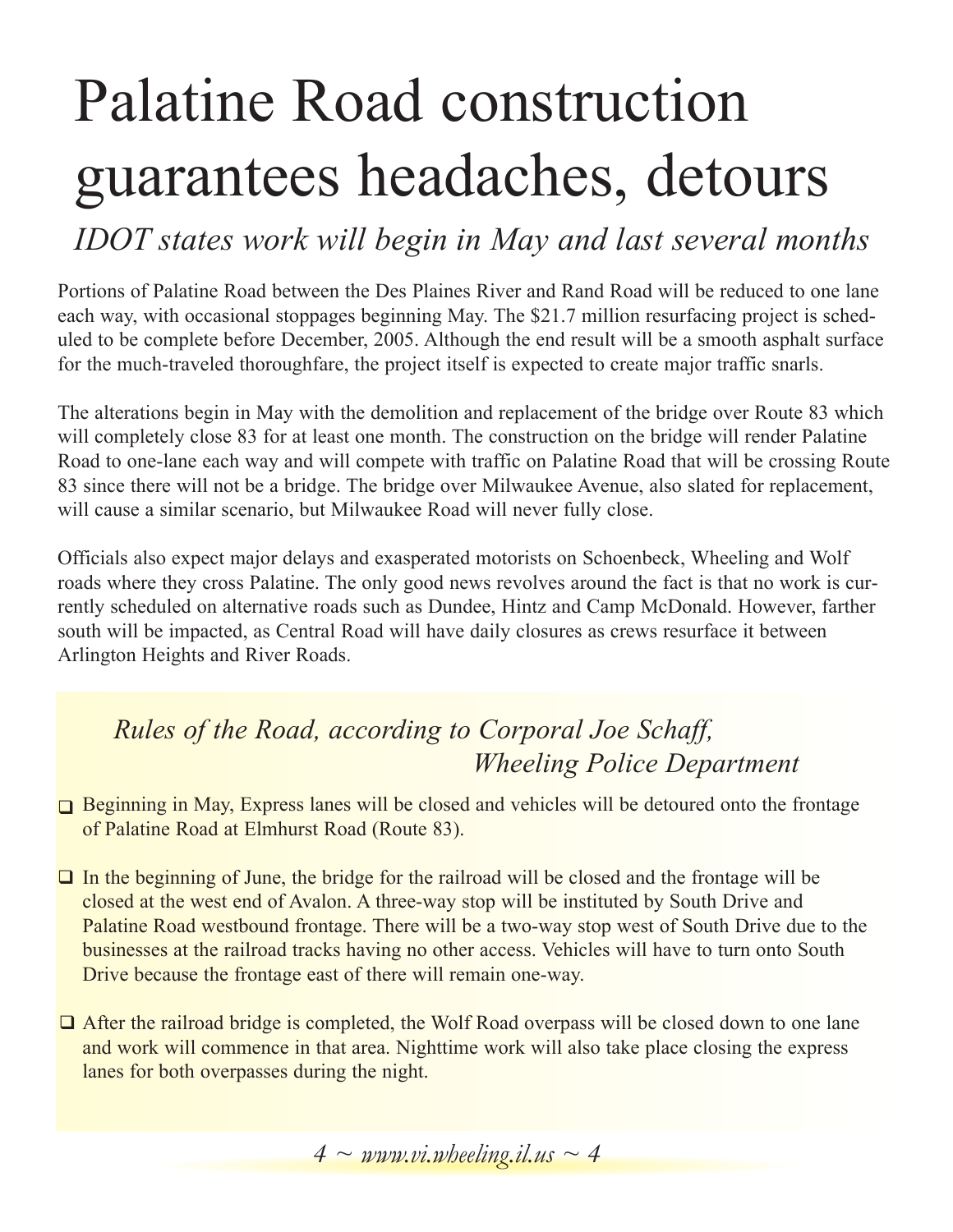## PW, EPA work to prevent storm water pollution

Storm water pollution is a challenging water quality problem. Specifically, storm water is defined as excess rain water or snow-melt, referred to as "runoff," which accumulates following a precipitous weather event. The runoff eventually terminates within various surface bodies of water or within the Village's storm sewer system collecting along the way any number of pollutants. The U.S. Environmental Protection Agency estimates that at least 50 percent of our nation's water pollution is caused through this process. As citizens and business owners, we can directly influence the effects of this occurrence by controlling our actions and the contaminants we allow to be present on our properties. The most common pollutants include:

- $\Box$  Illegal dumping of waste into the sewer system (e.g. antifreeze, oil and cigarette butts)
- **Q** Pesticides from lawns
- □ Sediment from construction sites
- □ Oil and grease from roadways
- □ Carelessly discarded trash

Once these hazards have been deposited into the watershed, they can contaminate and negatively impact the recreational and essential use of the natural resource. The pollutants taint the groundwater supply and interfere with the wildlife habitat of fish and other animals.

One of the ways that the Department of Public Works is taking a proactive approach to preventing storm water pollution is by installing new manhole grates with a graphic of a fish stamped on the surface. This symbol is meant to remind everyone that our actions have a significant impact on the surrounding environment.

For more information, please contact the Village of Wheeling, Water/Sewer Division at 847-459-2981, or visit the Illinois Environmental Agency's web page at www.epa.state.il.us.

### Pet license required

The Village of Wheeling requires all dogs and cats to be licensed annually. Pet owners should stop by Village Hall to fill out the license application with proof of rabies vaccination or call 847-459-2600 to have the paperwork mailed to them. The application will include the following information:

- $\Box$  Name and address of the owner of the dog or cat;
- $\Box$  Name of the animal;
- $\Box$  Sex, breed, and color of the dog or cat; and

 $\Box$  The date of the most recent vaccination against rabies and the name and address of the veterinarian licensed by the state of Illinois who performed the same.

The annual fee is \$5 per dog/cat in your household and, once licensed, a metal tag bearing the license number and year will be issued. The Village will bill annually using the anniversary date of each rabies vaccination administered within a particular address. If you feel there has been a discrepancy with your pet license fee or you need to update your records, please stop by Village Hall, 255 W. Dundee Road.



#### Village Blood Drive

The Village of Wheeling will be hosting a blood drive from 2 to 7 p.m. March 9, 2005 at the Fire Station on Dundee Road adjacent to the Village Hall.

We have been working to improve the blood drive by reducing wait times and trying to see how we can make the entire event better. Even with exceeding our last blood drive goals, no one experienced any significant wait.

We are requesting all donors make an appointment if possible to assist us in managing the flow of people into the drive. To schedule an appointment, please call Health Officer Mike Boyle at (847) 459- 2621 with your name, phone number and desired donation time.

*5 ~ www.vi.wheeling.il.us ~ 5*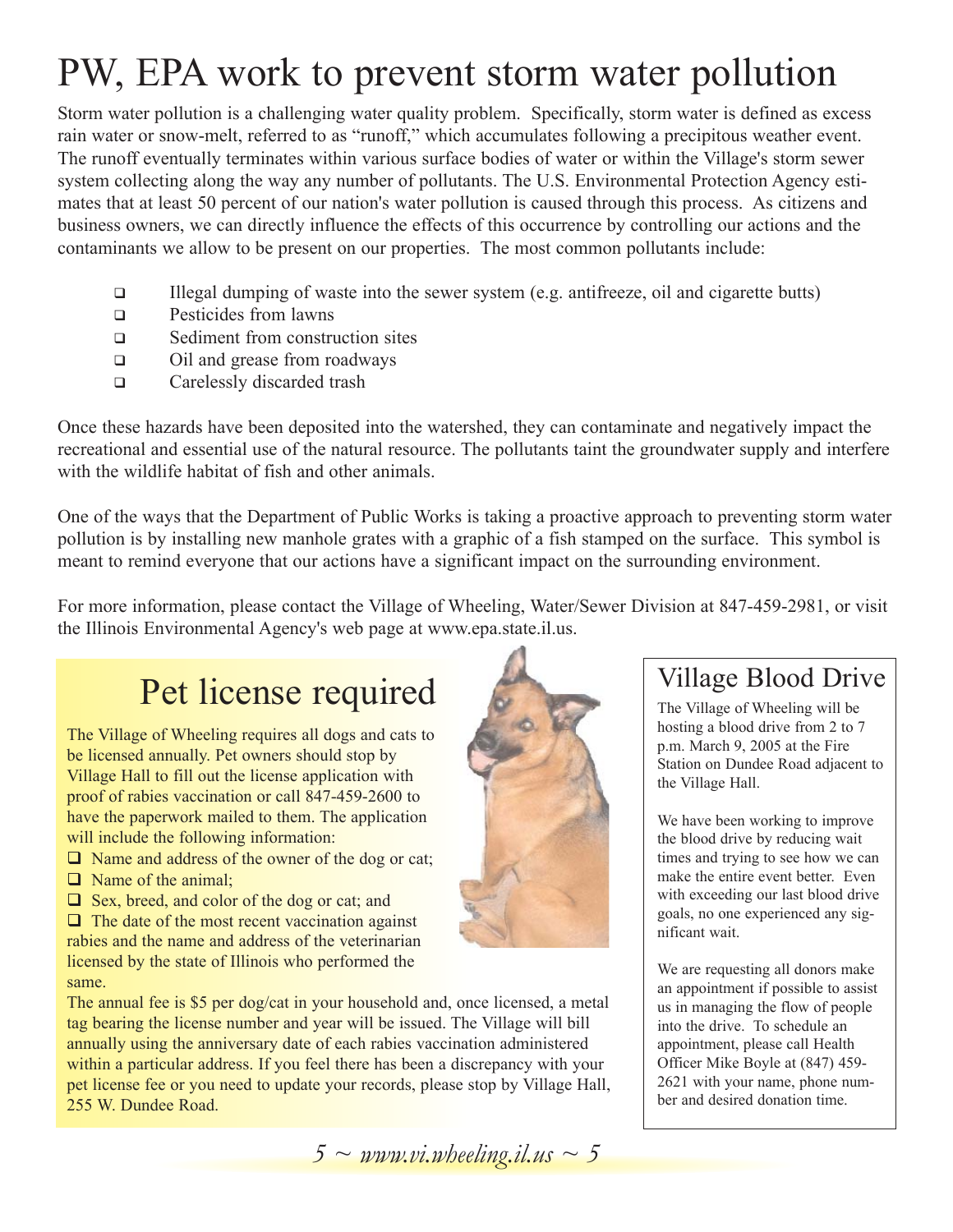

Pavilion Senior Center 199 N. First St. 847-459-2670

*The Pavilion Senior Center in Wheeling announces the following program that will be offered to area senior citizens. Anyone 55-years or older is welcome to join the activities or volunteer services to assist or share talents with others.*

#### **50/90+ Anniversary/Birthday Celebration**

The Pavilion Senior Center will host its fourth annual event in June for couples celebrating 50, 55, 60, 65 and 70+ years of marriage anytime this year. Couples married between January 1 and December 31, 1955, 1950, 1945, 1940 and 1935 as well as anyone celebrating a 90th or 90+ should contact the Senior Center directly so they can be sent a special invitation. The event will feature lunch, entertainment and tales remembered from the past.

#### **Senior Tax Assistance**

AARP volunteers will be on-hand to assist seniors with income tax filing from 9 to 11 a.m. Wednesdays (March 2 to April 13). Appointments must be made and are taken on a first-come, first-served basis. Returns will be prepared for seniors who have low to moderate income not exceeded \$60,000 annually. Circuit Breaker forms and Senior Tax Exemption forms may be brought at the same time if you have received them in the mail. There is no fee for this service.

#### **St. Patrick's Day Celebration**

Celebrate the 'Wearin' of the Green' on the day that everyone becomes just a little bit Irish. This year's celebration is noon Sunday, March 13 and features a succulent corned beef and cabbage luncheon and the Anam Amor Irish Dancers. Cost is \$9 for members and \$14 for non-member guests. Tickets can be purchased at the Pavilion Senior Center.

### Village donates funds for tsunami relief fund

The Village of Wheeling Board of Trustees recently pledged \$5,000 in financial assistance towards the evergrowing relief fund for victims of the devastating tsunami that struck India and other parts of southeast Asia in late December. The \$5,000 was part of a \$58,000 aid package for local social service organizations.

Prior to asking the Board for its approval, President Greg Klatecki stated that Wheeling's Swaminarayan Hindu Temple was quick to commit financial assistance to the September 11 disaster fund. "Our neighbors at the Swaminarayan Temple offered prayers, condolences and donated money in the aftermath of one of the darkest days in America's history and now, we need to do the same for them in the wake of this tragedy."

According to the Associated Press, the death toll will surpass 150,000 as a result of this unprecedented natural disaster and that the relief and reconstruction process could be more than a decade in duration.

Cash donations may be sent to The Prime Minister's National Relief Fund. Checks should be mailed to Head of Chancery, Embassy of India, 2107 Massachusetts Ave. NW, Washington, D.C., 20008. Envelopes should be marked "PM"s National Relief Fund."

The following social service agencies also received funding from the Village for 2005:

OMNI Youth Services CEDA Northwest Self-Help Center Resource Center for the Elderly Salvation Army Family Services Shelter, Inc. Children's Advocacy Center Greater Wheeling Area Youth Outreach Girl Scouts Wheeling/Prospect Heights Area Chamber of Commerce

*Call the Pavilion Senior Center for ongoing activities and services.* 

# Election Day: April 5, 2005

Any resident wishing to register to vote and participate in the upcoming April 5 elections can come to Village Hall, 255 W. Dundee Road, with two forms of identification listing his or her current address. The last day to register for the upcoming election is March 8.

In-house voting for individuals using absentee ballots begins March 14, however residents are urged to call 847-459-2600 to verify dates.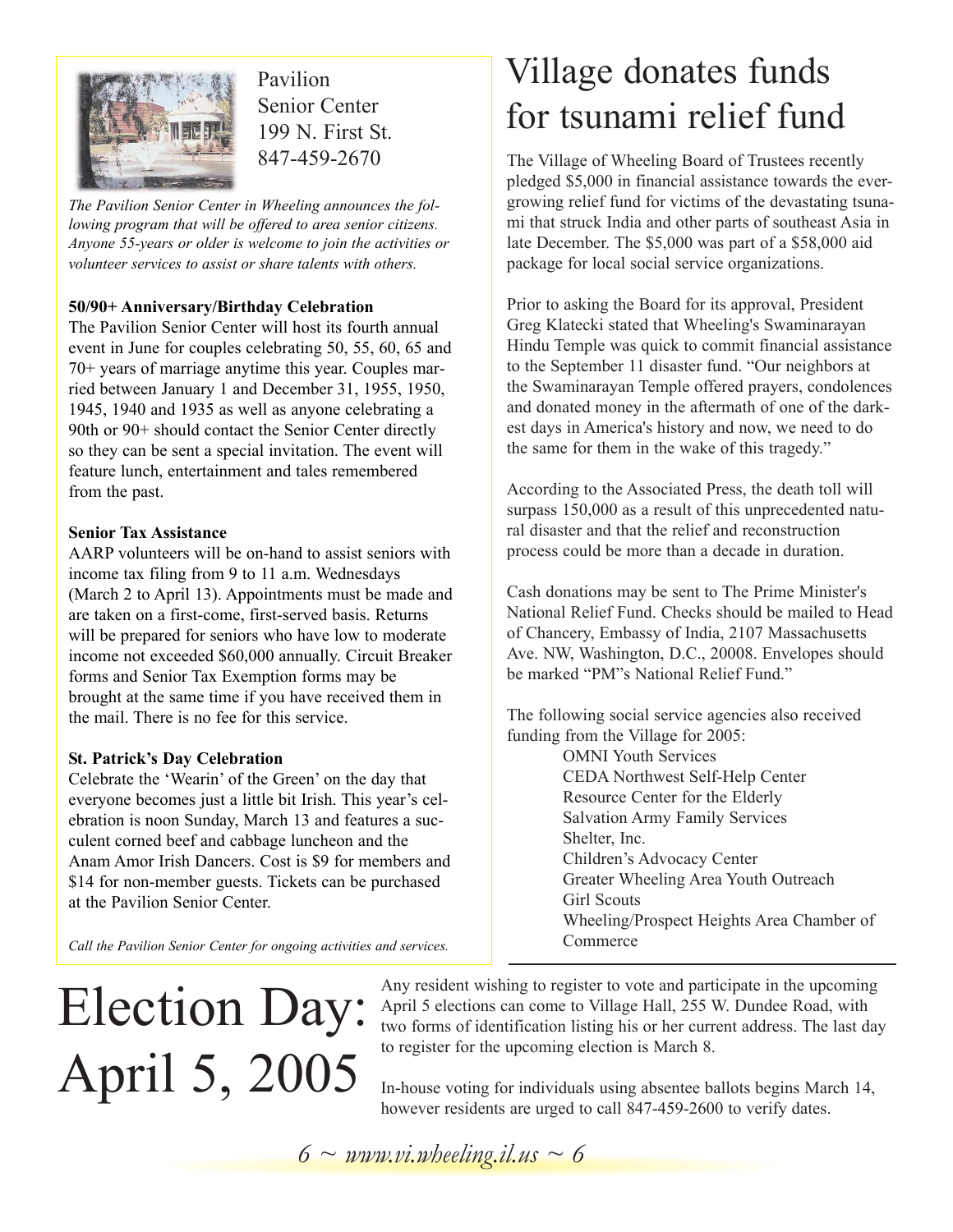| Cook County,<br><b>Bank One</b>      | The Cook County Treasurer's Office has entered into a new partnership with Bank One for acceptance of<br>property tax payments. The new partnership replaces LaSalle Bank and takes effect with the first install-<br>ment property tax bills that will be mailed at the end of January and due March 1, 2005. |
|--------------------------------------|----------------------------------------------------------------------------------------------------------------------------------------------------------------------------------------------------------------------------------------------------------------------------------------------------------------|
| partner to<br>accept<br>property tax | This change means that Cook County residents can pay their property tax bills at any of the more than 250<br>Bank One locations in Chicagoland free of charge. Payment will no longer be accepted at any LaSalle Bank<br>location.                                                                             |
| payments                             | For more information, contact the Cook County Treasurer's Office at 312-603-7117 or log onto<br>www.cookcountytreasurer.com.                                                                                                                                                                                   |

NAME: PHONE:

ADDRESS: E-MAIL:

# *S*peak ou*T*

This is your opportunity to communicate with Wheeling elected officials and administrators. Your advice, suggestions, questions and opinions are appreciated and will receive a response if desired. Please complete this form, detach and return to: Village Manager

Village of Wheeling 255 W. Dundee Road Wheeling, IL 60090

#### *(Inquiries and responses may be used for publication in future issues of 'Village Views.')*

#### ATTEND PUBLIC **MEETINGS**

Residents are invited to attend public meetings of Village Boards and Commissions. Most meet in the Village Hall Councilroom unless otherwise noted here.

### Regularly Scheduled Meetings Regularly Scheduled Meetings

Village Board - Every Monday, 7:30 p.m.

Plan Commission - 2nd & 4th Thursdays of the month, 7 p.m.

Board of Health - 4th Tuesday, every other month, 7 p.m.

Human Rights Commission - 1st Tuesday of the month, 7:15 p.m., south half of Village Hall lunchroom.

Senior Citizens Commission - 3rd Monday of the month, 10 a.m., south half of Village Hall lunchroom

Fire and Police Commission - 3rd Wednesday of the Month, 2 p.m., Fire Department Training Room

Palwaukee Airport Commission - 3rd Wednesday each month, Committee of the Whole, 7 p.m.; Regular meeting, 8 p.m., Airport Offices, 1020 S. Plant Road.

Economic Development Commission - 1st Tuesday of the month, 7:30 a.m., south half of Village Hall lunchroom

 $7 \sim$  *www.vi.wheeling.il.us*  $\sim$  7